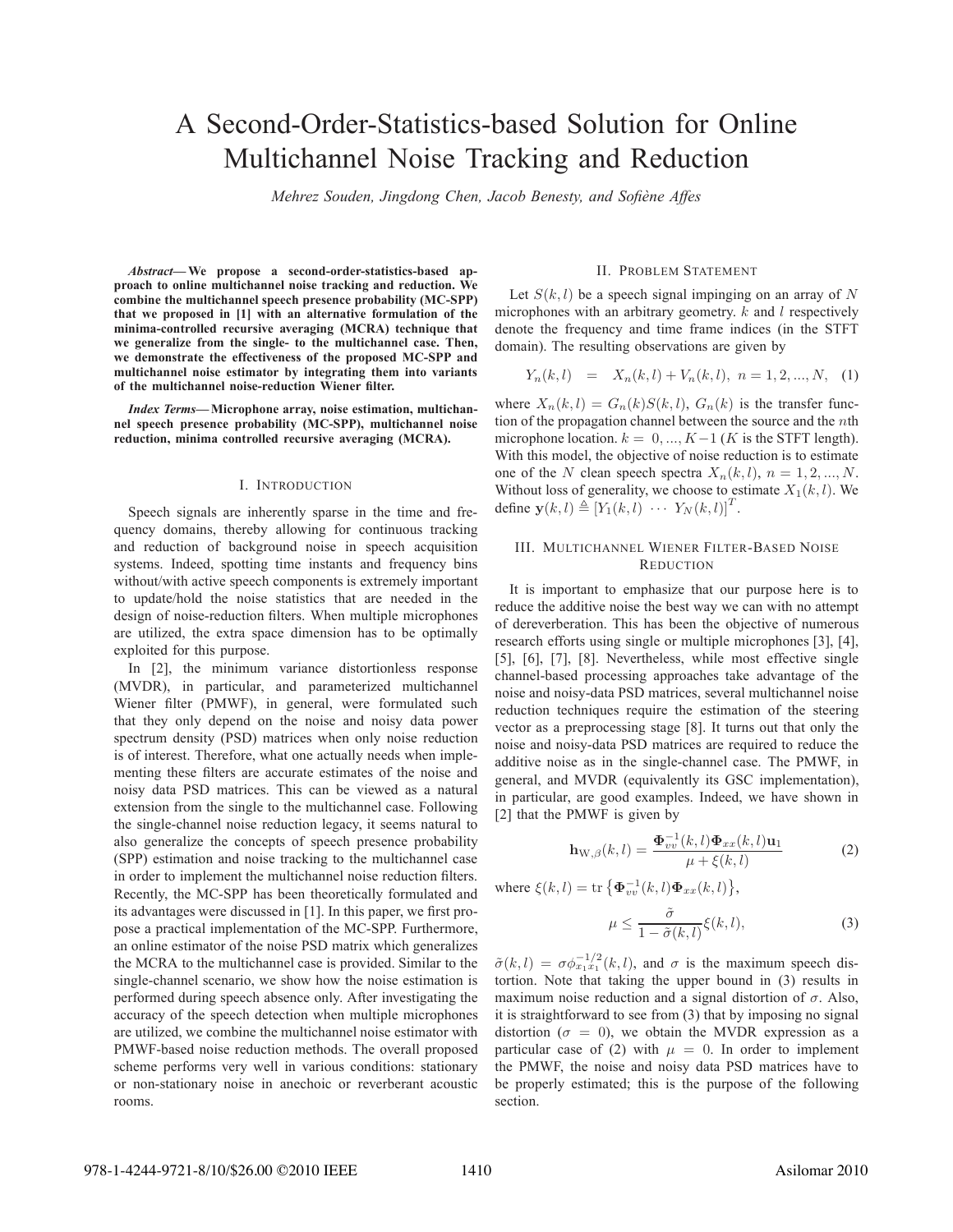### IV. SECOND-ORDER-STATISTICS ESTIMATION

Here, our aim is to propose a solution to estimate the PSD matrices of the noise and noise-free data. These matrices are directly involved in the expression of the PMWFbased filters as shown above. We denote the noise and noisy data PSD matrices as  $\Phi_{vv}(k) \triangleq E\{\mathbf{v}(k,l)\mathbf{v}^H(k,l)\}\$ and  $\Phi_{yy}(k) \triangleq E\left\{\mathbf{y}(k,l)\mathbf{y}^H(k,l)\right\}$ , respectively. In practice, a first order recursive time-smoothing is used to estimate these PSD matrices from the available data samples. In other words, at time frame l, the estimates of the noisy data statistics are updated recursively [we use the notation  $(\hat{\cdot})$  to denote "the estimate of"]

$$
\hat{\mathbf{\Phi}}_{yy}(k,l) = \alpha_y(k,l)\hat{\mathbf{\Phi}}_{yy}(k,l-1) + \left[1 - \alpha_y(k,l)\right]\mathbf{y}(k,l)\mathbf{y}^H(k,l)
$$
\n(4)

where  $0 \leq \alpha_y(k,l) \leq 1$ . As for the noise PSD matrix estimation, we state that any of the known single channel noise estimation methods (e.g., minimum-statistics [9], MCRA [3], [10]) can be extended to the multichannel case. Without loss of generality, we consider a framework that is similar to the one proposed in [3], [10]. More specifically, we recursively estimate the noise statistics as

$$
\hat{\mathbf{\Phi}}_{vv}(k,l) = \tilde{\alpha}_v(k,l)\hat{\mathbf{\Phi}}_{vv}(k,l-1) + \left[1 - \tilde{\alpha}_v(k,l)\right]\mathbf{y}(k,l)\mathbf{y}^H(k,l),\tag{5}
$$

where  $0 \leq \tilde{\alpha}_v(k,l) \leq 1$  and should be small enough when the speech is absent so that  $\hat{\Phi}_{vv}(k,l)$  can follow the noise changes. But when the speech is present, this parameter should be sufficiently large to avoid noise PSD matrix overestimation and speech cancelation. Clearly, the parameter  $\tilde{\alpha}_v(k,l)$  is closely related to the detection of speech presence/absence. Similar to the single-channel MCRA, we demonstrate that the MC-SPP, denoted as  $p(k, l)$ , is directly related to  $\tilde{\alpha}_v(k, l)$  as

$$
\tilde{\alpha}_v(k,l) = \alpha_v + (1 - \alpha_v)p(k,l) \tag{6}
$$

where  $0 \leq \alpha_v(k,l) \leq 1$ .

# V. MULTICHANNEL SPEECH PRESENCE PROBABILITY

The SPP in the single-channel case has been exhaustively studied [10], [11], [4]. In the multichannel case, the twostate model of speech presence/absence holds as in the singlechannel case. In other words, we have

1)  $H_0(k, l)$ : in which case the speech is absent, i.e.,

$$
\mathbf{y}(k,l) = \mathbf{v}(k,l). \tag{7}
$$

2)  $H_1(k, l)$ : in which case the speech is present, i.e.,

$$
\mathbf{y}(k,l) = \mathbf{x}(k,l) + \mathbf{v}(k,l). \tag{8}
$$

A first attempt to generalize the concept of SPP to the multichannel case was made in [12] where some restrictive assumptions (uniform linear microphone array, anechoic propagation environment, additive white Gaussian noise) were made to develop an MC-SPP. Recently, we have generalized this study and shown that this probability is in the following form [1]

$$
p(k,l) = \left\{ 1 + \frac{q(k,l)}{1 - q(k,l)} \left[ 1 + \xi(k,l) \right] \exp\left[ -\frac{\beta(k,l)}{1 + \xi(k,l)} \right] \right\}^{-1}
$$
(9)

where  $\xi(k,l)$  is defined in Section III and can be identified as the multichannel *a priori* SNR [1]. Moreover, we have

$$
\beta(k,l) \triangleq \mathbf{y}^H(k,l)\mathbf{\Phi}_{vv}^{-1}(k,l)\mathbf{\Phi}_{xx}(k,l)\mathbf{\Phi}_{vv}^{-1}(k,l)\mathbf{y}(k,l), \tag{10}
$$

and  $q(k, l)$  is the *a priori* SAP. The result in  $(9)$ – $(10)$  describes how the multiple microphones' observations can be combined in order to achieve optimal speech detection. It can be viewed as a straightforward generalization of the single-channel SPP to the multichannel case.

## *A. Estimation of the A Priori Speech Absence Probability*

We see from (9) that the *a priori* SAP,  $q(k, l)$ , needs to be estimated. In single-channel approaches, this probability is often set to a fixed value [4], [6]. However, speech signals are inherently non-stationary. Hence, choosing a time- and frequency-dependent *a priori* SAP can lead to more accurate detectors. Notable contributions that have recently been proposed include [3] where the *a priori* SAP is estimated using a soft decision that takes advantage of the correlation of the speech presence in neighboring frequency bins of consecutive frames. In [10], a single-channel estimator of the *a priori* SAP which is based on minimum statistics tracking was proposed. The method is inspired from [9], but further uses time and frequency smoothing.

In contrast to previous contributions, we propose to use multiple observations captured by an array of microphones to achieve more accuracy in estimating the *a priori* SAP. Theoretically, any of the aforementioned principles (fixed SAP, minimum-statistics, or correlation of the speech presence in neighboring frequency bins of consecutive frames) can be extended to the multichannel case. Without loss of generality, we consider a framework that is similar to the one proposed in [3] and use both long-term and instantaneous variations of the overall observations' energy (with respect to the best estimate of the noise energy). Our method is based on the multivariate statistical analysis [13] and jointly processes the N microphone observations for optimal *a priori* SAP estimation.

We define the following two terms

$$
\psi(k,l) \triangleq \mathbf{y}^{H}(k,l)\hat{\mathbf{\Phi}}_{vv}^{-1}(k,l)\mathbf{y}(k,l), \quad (11)
$$

$$
\tilde{\psi}(k,l) \triangleq \text{tr}\left[\hat{\mathbf{\Phi}}_{vv}^{-1}(k,l)\hat{\mathbf{\Phi}}_{yy}(k,l)\right]. \tag{12}
$$

, available noise statistics estimates and deciding whether the Both terms will be used for *a priori* SAP estimation. Note first that in the particular case  $N = 1$ ,  $\psi(k, l)$  boils down to the well known *a posteriori* SNR [3], [10], [9] in the singlechannel case. Besides,  $\psi(k, l)$  is nothing but the instantaneous version of  $\psi(k,l)$ . We have  $\psi(k,l) \geq N$  and large values of  $\psi(k,l)$  and  $\tilde{\psi}(k,l)$  would indicate the speech presence, while small values (close to  $N$ ) would indicate speech absence. By analogy to the single channel-case,  $\psi(k, l)$  and  $\psi(k, l)$  can be identified as the instantaneous and long-term estimates of the multichannel *a posteriori* SNR, respectively. Consequently, considering both terms in (11) and (12) to have a prior estimate of the SAP amounts to assessing the instantaneous and longterm averaged observations' energies compared to the best speech is *a priori* absent or present.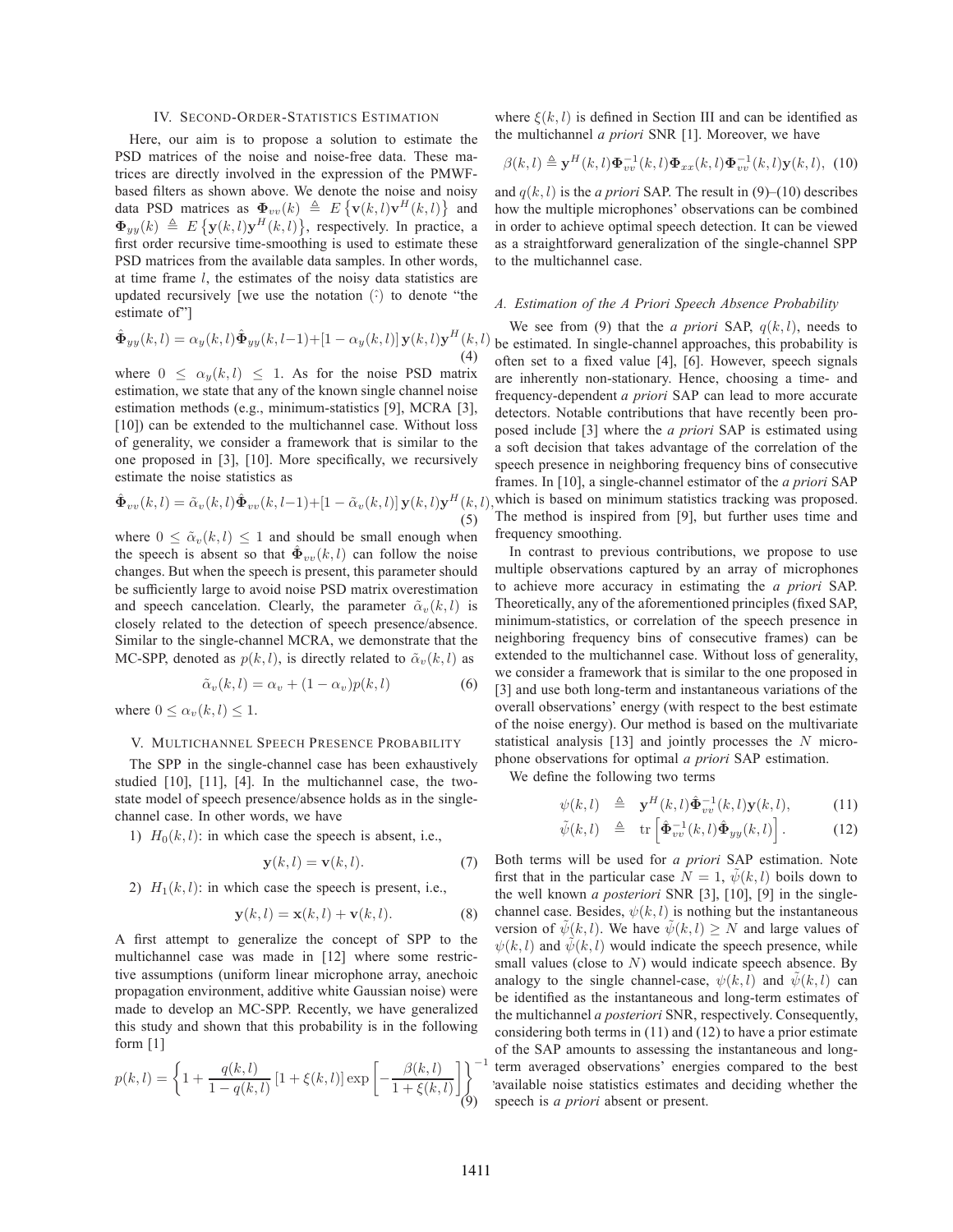Now, we see from the definitions in (11) and (12) that in order to control the false alarm rate, two thresholds  $\psi_0$  and  $\psi_0$  have to be chosen such that

$$
Prob\left[\psi(k,l) \geq \psi_0 | H_0(k,l)\right] \leq \epsilon,
$$
  
\n
$$
Prob\left[\tilde{\psi}(k,l) \geq \tilde{\psi}_0 | H_0(k,l)\right] \leq \epsilon,
$$
\n(13)

where  $\epsilon$  denotes a certain significance level that we choose as  $\epsilon = 0.01$  [3]. In theory, the distributions of  $\psi(k,l)$  and  $\psi(k,l)$ are required to determine  $\psi_0$  and  $\tilde{\psi}_0$ . In practice, it is very difficult to determine the two probability density functions (PDFs). To circumvent this problem, we make the following two assumptions for *noise only frames*.

- *Assumption 1*: the vectors  $y(k, l)$  are Gaussian, independent, and identically distributed with mean **0** and covariance  $\mathbf{\Phi}_{vv}(k,l)$ .
- *Assumption 2*: the noise PSD matrix can be approximated as a sample average of  $L$  periodograms (we further assume that these periodograms are independent for ease of analysis), i.e.,

$$
\hat{\mathbf{\Phi}}_{vv}(k,l) \approx \frac{1}{L} \sum_{i=1}^{L} \mathbf{y}(k,l_i) \mathbf{y}^H(k,l_i)
$$
(14)

where  $l_i$  is a certain time index of a speech-free frame preceding the lth one. Following this assumption,  $\hat{\Phi}_{vv}(k,l)$  has a complex Wishart distribution  $W_N(\Phi_{vv}(k,l), L)$  [in the following, we will use the notation  $\Phi_{vv}(k,l) \sim W_N(\Phi_{vv}(k,l), L)$  [13].

Using *Assumption 1* and *Assumption 2*, we find that  $\psi(k, l)$ has a Hotelling's  $T^2$  distribution with PDF and cumulative distribution function (CDF) respectively expressed as [13]

$$
f_{\psi}(x) = \frac{\Gamma(L+1)}{L\Gamma(N)\Gamma(L-N+1)} \frac{\left(\frac{x}{L}\right)^{N-1}}{\left(1+\frac{x}{L}\right)^{L+1}} u(x)(15)
$$

$$
\mathcal{F}_{\psi}(x) = \left(\frac{x}{L}\right)^{N} \frac{L\Gamma(L)}{\Gamma(N+1)\Gamma(L-N+1)} \times
$$

$$
{}_2F_1\left(N, L+1; N+1; -\frac{x}{L}\right)u(x) \qquad (16)
$$

where  ${}_2F_1(\cdot, \cdot; \cdot; \cdot)$  is the hypergeometric function [13], [14], and  $u(x)=1$  if  $x \ge 1$  and 0 otherwise.

Now, we turn to the estimation of  $\psi_0$ . To this end, we use *Assumption 1* and further suppose that, similar to  $\hat{\Phi}_{vv}(k,l)$ ,  $\hat{\Phi}_{yy}(k,l)$  can be approximated by a sample average of L periodograms. In order to determine the PDF of  $\psi(k,l)$ , we use the fact that for two random  $d \times d$ –dimensional matrices  $\mathbf{H} \sim W_d(\mathbf{\Sigma}, m_H)$  and  $\mathbf{E} \sim W_d(\mathbf{\Sigma}, m_E)$ , the distribution of tr  ${H{\bf E}^{-1}}$  can be approximated by  $cF$  where  $F \sim F_{a,b}$  (F distribution with a and b degrees of freedom) where [13], [15]

$$
a = dm_H, \ b = 4 + \frac{a+2}{B-1}, \ c = \frac{a(b-2)}{b(m_E - d - 1)}
$$

$$
B = \frac{(m_E + m_H - d - 1)(m_E - 1)}{(m_E - d - 3)(m_E - d)}.
$$

Specifically, the PDF and CDF corresponding to  $F_{a,b}$  are [13]

$$
f_{\tilde{\psi}}(x) = \frac{\sqrt{\frac{(ax)^a b^b}{(ax+b)^{a+b}}}}{x \mathcal{B}\left(\frac{a}{2}, \frac{b}{2}\right)} u(x) \tag{17}
$$

$$
\mathcal{F}_{\tilde{\psi}}(x) = I_{\frac{ax}{ax+b}}\left(\frac{a}{2},\frac{b}{2}\right)u(x). \tag{18}
$$

This approximation is valid for real matrices and we found that it gives good results in the investigated scenario for  $\tilde{\psi}(k,l)$  [i.e., replacing **H** and **E** by  $\hat{\Phi}_{yy}(k,l)$  and  $\hat{\Phi}_{vv}(k,l)$ , respectively] by choosing  $m_E = m_H = L$  and  $d = 2N$ . Note again that we are assuming that  $\hat{\Phi}_{yy}(k,l)$  and  $\hat{\Phi}_{vv}(k,l)$  have the same mean since we are considering *noise only frames*.

Once we determine  $\psi_0$  and  $\tilde{\psi}_0$  using (13) jointly with (16) and (18), we have to take into account the variations of both  $\psi(k,l)$  and  $\psi(k,l)$  in order to devise an accurate estimator of the *a priori* SAP. Hence, we propose a procedure which is inspired from the work of Cohen in [3], [10]. We first propose the following three estimators  $\hat{q}_{\text{local}}(k,l)$ ,  $\hat{q}_{\text{global}}(k,l)$ , and  $\hat{q}_{frame}(l)$  which are described in the following.

For a given frequency bin, we estimate the local (at frequency bin k) *a priori* SAP as [3]

$$
\hat{q}_{\text{local}}(k,l) = \begin{cases}\n1 & \text{if } \tilde{\psi}(k,l) < N \\
\text{and } \psi(k,l) < \psi_0 \\
\frac{\tilde{\psi}_0 - \tilde{\psi}(k,l)}{\tilde{\psi}_0 - N} & \text{if } N \le \tilde{\psi}(k,l) < \tilde{\psi}_0 \\
0 & \text{else.}\n\end{cases}
$$

When  $\psi(k,l)$  and  $\bar{\psi}(k,l)$  are sufficiently large, it is assumed that the speech is *a priori* locally present. If  $\psi(k, l)$  is lower than  $\psi_0$  and  $\psi(k,l)$  is lower than its minimum theoretical lower value N, we decide that the speech is *a priori* absent. In mild situations, a soft transition from speech to non-speech decision is performed.

Note that the condition on  $\psi(k, l)$  in (19) represents a local decision that the speech is assumed to be *a priori* absent or present using the information retrieved from a single frequency bin  $k$ . It is known that speech miss detection is more destructive for speech enhancement applications than false alarms. Therefore, we choose the following conservative approach and introduce a second speech absence detector based on  $\psi(k, l)$  and the concept of speech presence correlation over neighboring frequency bins that has been exploited in earlier contributions such as [3], [8], [10]. With the help of this second detector, we can decide whether speech is absent based on the local, global, and frame-wise results. We follow the notation of [3] and define the global and frame-based averages of *a posteriori* SNR for the kth frequency bin as

$$
\psi_{\text{global}}(k,l) = \sum_{i=-K_1}^{K_1} w_{\text{global}}(i)\psi(k-i,l) \tag{19}
$$

where  $w_{\text{local}}$  is a normalized Hann window of size  $2K_1 + 1$ and

$$
\psi_{\text{frame}}(l) = \frac{1}{K} \sum_{i=1}^{K} \psi(i, l).
$$
 (20)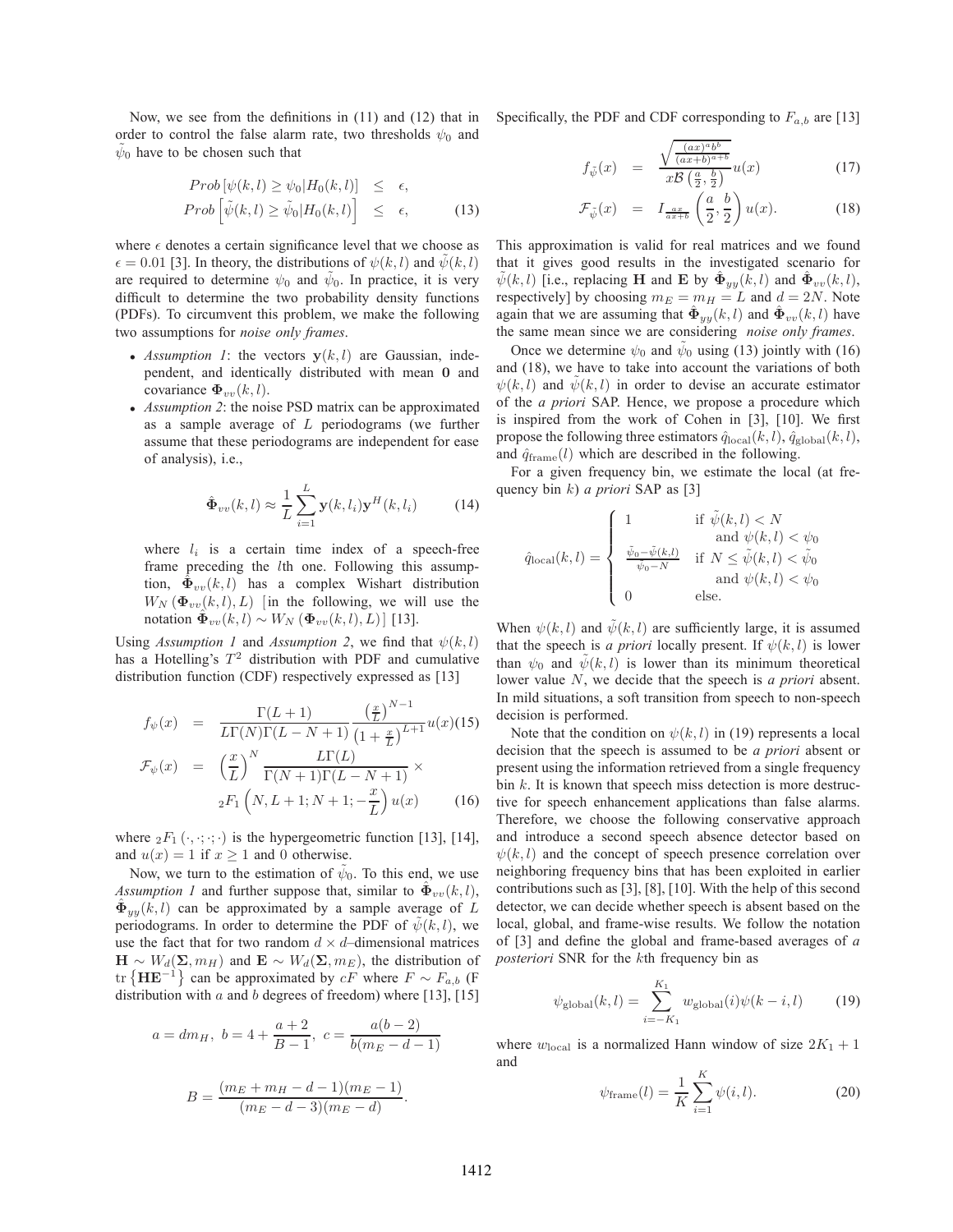Then, we can decide that the speech is absent in a given frequency bin, i.e.,  $\hat{q}_{\text{global}}(k,l)=1$ , if  $\psi_{\text{global}}(k,l) < \psi_0$ , otherwise it is present and  $\hat{q}_{\text{global}}(k, l) = 0$ . Similarly, we decide that the speech is absent in the *l*th frame, i.e.,  $\hat{q}_{frame}(l)=1$ if  $\psi_{\text{frame}}(l) < \psi_0$ , otherwise it is present and  $\hat{q}_{\text{frame}}(l) = 0$ . Finally, we propose the following *a priori* SAP

$$
\hat{q}(k,l) = \hat{q}_{\text{local}}(k,l)\hat{q}_{\text{global}}(k,l)\hat{q}_{\text{frame}}(l). \tag{21}
$$

Actually, implementation issues may arise when having  $\hat{q}(k,l)=1$  as it can be inferred from (9). Therefore, we use  $\min(\hat{q}(k,l), q_{\text{max}})$  instead of  $\hat{q}(k,l)$  when computing the MC-SPP where  $q_{\text{max}} = 0.99$ .

At time frame  $l$ , we have an estimate of the noise PSD matrix. Also, we have an estimate of the noisy data PSD matrix that is continuously updated. We use both matrices to obtain an estimatte of the noise-free PSD matrix  $\hat{\Phi}_{xx}(k,l)$  =  $\hat{\Phi}_{yy}(k,l) - \hat{\Phi}_{vv}(k,l)$ . Then, it is straightforward to estimate  $\xi(k,l)$  as  $\hat{\xi}(k,l) = \text{tr} \left[ \hat{\Phi}_{vv}^{-1}(k,l) \hat{\Phi}_{xx}(k,l) \right]$ . Finally, we implement the proposed MC-SPP estimation approach as a front-end followed by any of the PMWF-based noise reduction methods.

## VI. SIMULATION RESULTS

We consider a simulation setup where a target speech signal composed of six utterances of speech (half male and half female) taken from the IEEE sentences [5], [16] and sampled at 8 kHz rate. The speech signal is convolved with the impulse responses measured off-line at the the Bell-labs acoustic room with a reverberation time  $T_{60} = 280$  ms. The impulse responses corresponding to different speaker locations and a uniform linear array of 22 microphones in addition to a detailed description of the room configuration are available online in [17]. We assume that the desired speaker is located at "v25" while the interference is located at "v23." We consider the case where the first 2 and 4 microphones only are used for speech acquisition. Two different types of noise are studied: interference (nonspeech taken from the noisex database [18]) from a point source and a computer generated Gaussian noise. The levels of the two types of noise are controlled by the signal-to-interference ratio (SIR) and SNR depending on the scenarios investigated below. To implement the proposed algorithm we choose a frame width of 32 ms for the anechoic environment and 64 ms for the reverberant one in order to capture the long channel impulse response, with an overlap of 50% and a Hamming window for data framing. The filtered signal is finally synthesized using the overlap-add technique. We also choose a Hann window for  $w_{\text{global}}$ ,  $K_1 = 15$ ,  $L = 32$ ,  $\alpha_p = 0.6$ , and  $\alpha_v = \alpha_y = 0.92$ .

The results are presented for three types of interfering signals: F-16 and babble, in addition to the case of white Gaussian noise. The SIR is chosen as  $SIR = 5$  dB. Also a computer generated white Gaussian noise was added such that the input SNR = 20 dB (the overall input SINR  $\approx 4.8$ ) dB). Two and four microphones were respectively used to process the data in both anechoic and reverberant environments. Let  $v_{\text{residual}}(t)$  and  $x_{\text{filtered}}(t)$  respectively denote the final residual noise-plus-interference and filtered clean speech

signal at the output of one of the above three methods (after filtering, inverse Fourier transform, and synthesis). Then, the performance measures that we consider here are [2], [7]

• Output SINR given by  $\frac{E\left\{x_{\text{filtered}}^2(t)\right\}}{E\left(\frac{x_{\text{filtered}}^2(t)}{E\left(\frac{x_{\text{filtered}}^2(t)}{E\left(\frac{x_{\text{filtered}}^2(t)}\right)}\right)}\right)}$  $E\left\{v_{\text{residual}}^2(t)\right\},\$ 

• Noise (plus interference) readuction factor given by 
$$
\frac{E\{v_1^2(t)\}}{E\{v_{\text{residual}}^2(t)\}},
$$

• Signal distortion index given by 
$$
\frac{E\{[x_1(t)-x_{\text{filtered}}(t)]^2\}}{E\{x_1^2(t)\}}.
$$

For better illustration, we choose three particular values for  $\mu = 0, 1$ , and 5 in the PMWF expression.

Notice, first, the important gains in terms of noise reduction when using more microphones in either reverberant or anechoic environments. Indeed, using four microphones leads to better speech detection as shown previously and also more noise reduction as expected [2]. The increase of the parameter  $\mu$  in the PMWF expression results in more gains in terms of noise reduction and even larger output SINR in all scenarios. However, it also causes more distortions of the desired speech signal. These results lend credence to the study in [2]. Furthermore, we see that in all cases, the least noise reduction factor is achieved in the case of babble noise which is highly non-stationary (as compared to the other two types of interference). This happens because the noise statistics vary at a relatively high rate that they become difficult to track and more noise components are left due to estimation errors of the noise PSD matrix.

#### VII. CONCLUSION

In this paper, we proposed a new approach to online multichannel noise tracking and reduction for speech communication applications. This approach can be viewed as a natural generalization of the previous single-channel noise tracking and reduction techniques to the multichannel case. We showed that the principle of MCRA can be extended to the multichannel case. Based on the Gaussian statistical model assumption, we formulated the MC-SPP and combined it with a noise estimator using a temporal smoothing. Then, we developed a two-iteration procedure for accurate detection of speech components and tracking of non-stationary noise. Finally, the estimated noise PSD matrix and MC-SPP were utilized for noise reduction. Good performance in terms of speech detection, noise tracking and speech denoising were obtained.

#### **REFERENCES**

- [1] M. Souden, J. Chen, J. Benesty, and S. Affes, "Gaussian model-based multichannel speech presence probability," *IEEE Trans. Audio, Speech, Lang. Process.*, pp. 1–12, in press 2010.
- [2] M. Souden, J. Benesty, and S. Affes, "On optimal frequency-domain multichannel linear filtering for noise reduction," *IEEE Trans. Audio, Speech, Lang. Process.*, vol. 18, pp. 260–276, Feb. 2010.
- [3] I. Cohen, "Optimal speech enhancement under signal presence uncertainty using log-spectral amplitude estimator," *IEEE Signal Process. Lett.*, vol. 9, pp. 113–116, Apr. 2002.
- [4] Y. Ephraim and D. Malah, "Speech enhancement using a minimum mean-square error short-time spectral amplitude estimator," *IEEE Trans. Acoust., Speech, Signal Process.*, vol. ASSP-32, pp. 1109–1121, Dec. 1984.
- [5] P. C. Loizou, *Speech enhancement: Theory and Practice*. New York, USA: CRC Press, 2007.